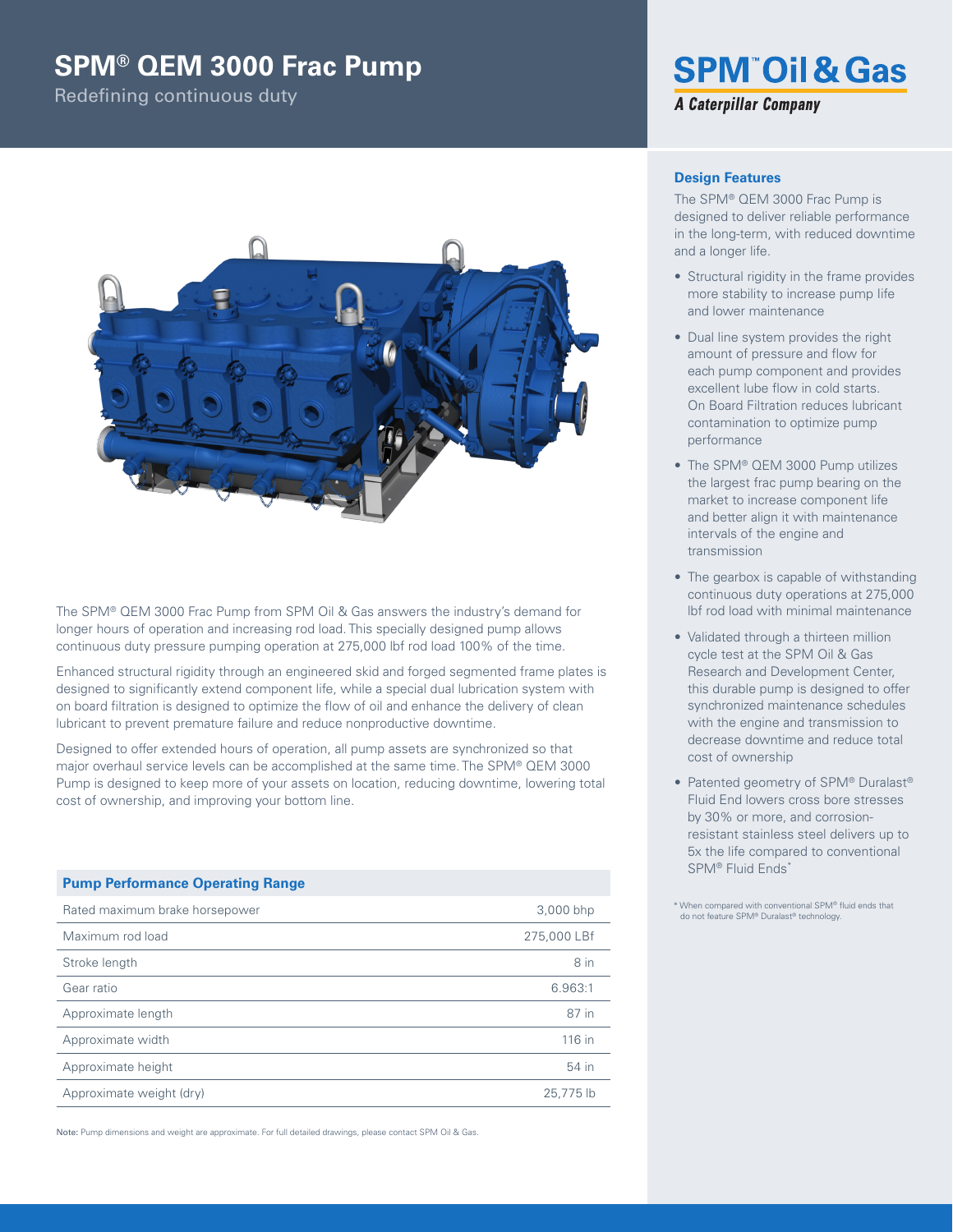| <b>Plunger</b><br><b>Diameter</b> | <b>Displace</b><br>Per Rev | Displacement at Pump Strokes per Minute/Pinion RPM |              |                     |              |                     |              |                     |              |                     |              |                     |              |
|-----------------------------------|----------------------------|----------------------------------------------------|--------------|---------------------|--------------|---------------------|--------------|---------------------|--------------|---------------------|--------------|---------------------|--------------|
| IN<br>(MM)                        | Gal/Rev<br>(Liter/Rev)     | 97.2                                               | 677          | 120                 | 836          | 160                 | 1114         | 200                 | 1393         | 240                 | 1671         | 281                 | 1958         |
|                                   |                            | <b>GPM</b><br>(LPM)                                | PSI<br>(MPa) | <b>GPM</b><br>(LPM) | PSI<br>(MPa) | <b>GPM</b><br>(LPM) | PSI<br>(MPa) | <b>GPM</b><br>(LPM) | PSI<br>(MPa) | <b>GPM</b><br>(LPM) | PSI<br>(MPa) | <b>GPM</b><br>(LPM) | PSI<br>(MPa) |
| $3\frac{3}{4}$                    | 1.91                       | 186                                                | 24895        | 230                 | 20165        | 306                 | 15124        | 382                 | 12099        | 459                 | 10082        | 537                 | 8611         |
| (95.3)                            | (7.2)                      | (704)                                              | (172)        | (869)               | 139          | (1158)              | (104)        | (1448)              | (83)         | (1737)              | (70)         | (2034)              | (59)         |
| 4                                 | 2.18                       | 212                                                | 21880        | 261                 | 17723        | 348                 | 13292        | 435                 | 10634        | 522                 | 8861         | 612                 | 7568         |
| (101.6)                           | (8.2)                      | (801)                                              | (151)        | (988)               | (122)        | (1318)              | (92)         | (1647)              | (73)         | (1977)              | (61)         | (2315)              | (52)         |
| $4\frac{1}{2}$                    | 2.75                       | 268                                                | 17288        | 330                 | 14003        | 441                 | 10502        | 551                 | 8402         | 661                 | 7002         | 774                 | 5980         |
| (114.3)                           | (10.4)                     | (1013)                                             | (119)        | (1251)              | (97)         | (1668)              | (72)         | (2085)              | (58)         | (2502)              | (48)         | (2931)              | (41)         |
| 5                                 | 3.40                       | 330                                                | 14003        | 408                 | 11343        | 544                 | 8507         | 680                 | 6806         | 816                 | 5671         | 955                 | 4844         |
| (127)                             | (12.9)                     | (1251)                                             | (97)         | (1544)              | (78)         | (2059)              | (59)         | (2574)              | (47)         | (3089)              | (39)         | (3617)              | (33)         |
| Input Power: BHP (KW)             |                            | 3000                                               | 3000         | 3000                | 3000         | 3000                | 3000         | 3000                | 3000         | 3000                | 3000         | 3000                | 3000         |
|                                   |                            | (2238)                                             | (2238)       | (2238)              | (2238)       | (2238)              | (2238)       | (2238)              | (2238)       | (2238)              | (2238)       | (2238)              | (2238)       |

#### **SPM® QEM 3000 Frac Pump Performance Data with 3" and 4" Flow Iron1, 2**

'Based on 90% ME and 100% VE – Continuous Duty. Pump rated to 15,000 PSI max due to discharge flanges.<br>? Pumps with pressures in excess of 15,000 PSI require special gauge and discharge flanges, unless otherwise specifie

Flow velocity exceeds 42 FPS. It is not recommended to go over the max GPM. The max GPM in this case is 778 for 3" flow iron

herease in rate of valve wear due to suction valve velocities in excess of 12 FPS and fluid end and failure due to cavitation corrosion pitting.<br>12 FPS is approx 314 GPM in fluid ends with 4.5" and 5" plungers and 269 GPM

### **SPM® QEM 3000 Frac Pump**

Break Horsepower Curve

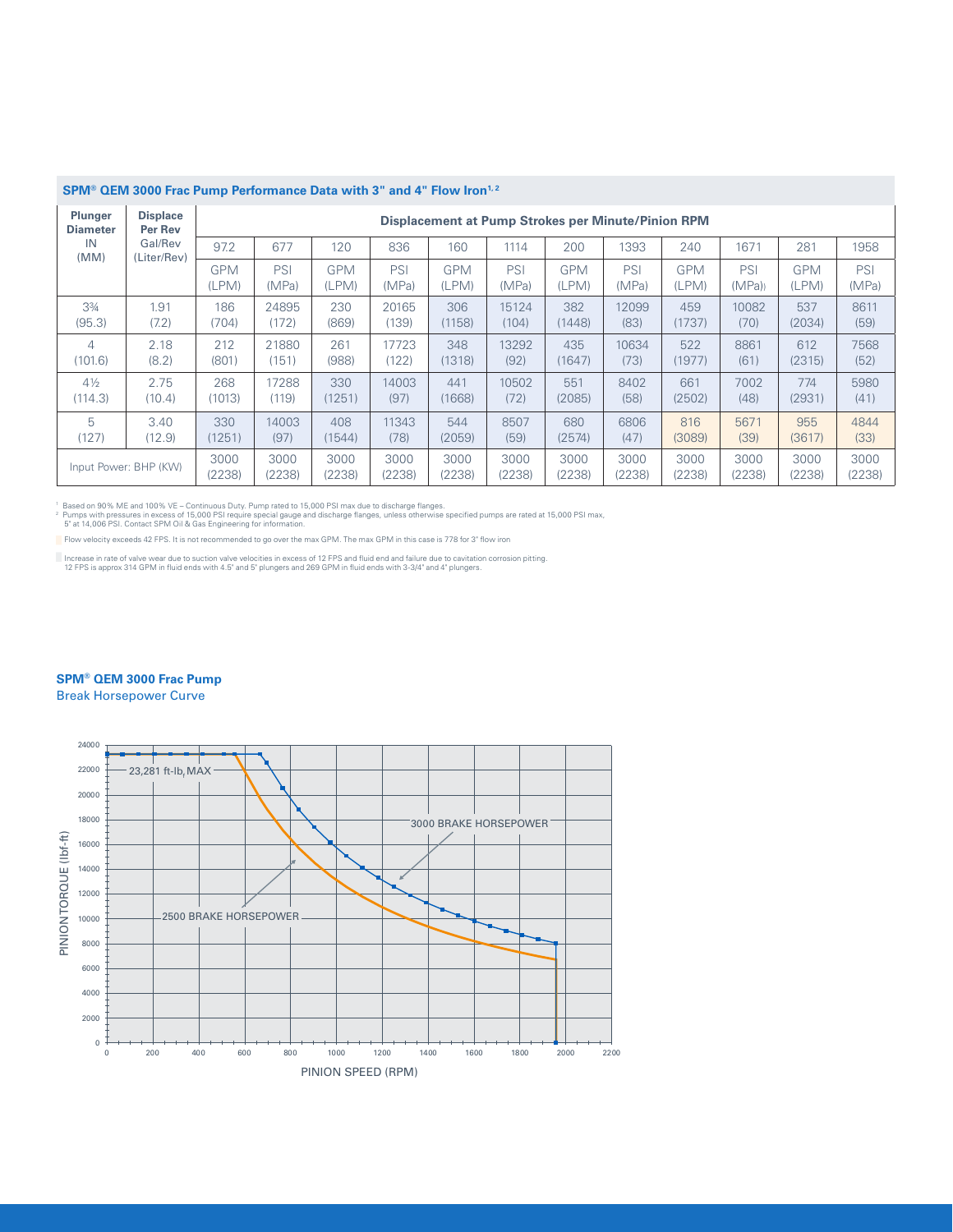#### **SPM® QEM 3000 Frac Pump**

3.75" Plunger Horsepower Curve & Duty Cycle



**SPM® QEM 3000 Frac Pump** 4" Plunger Horsepower Curve & Duty Cycle